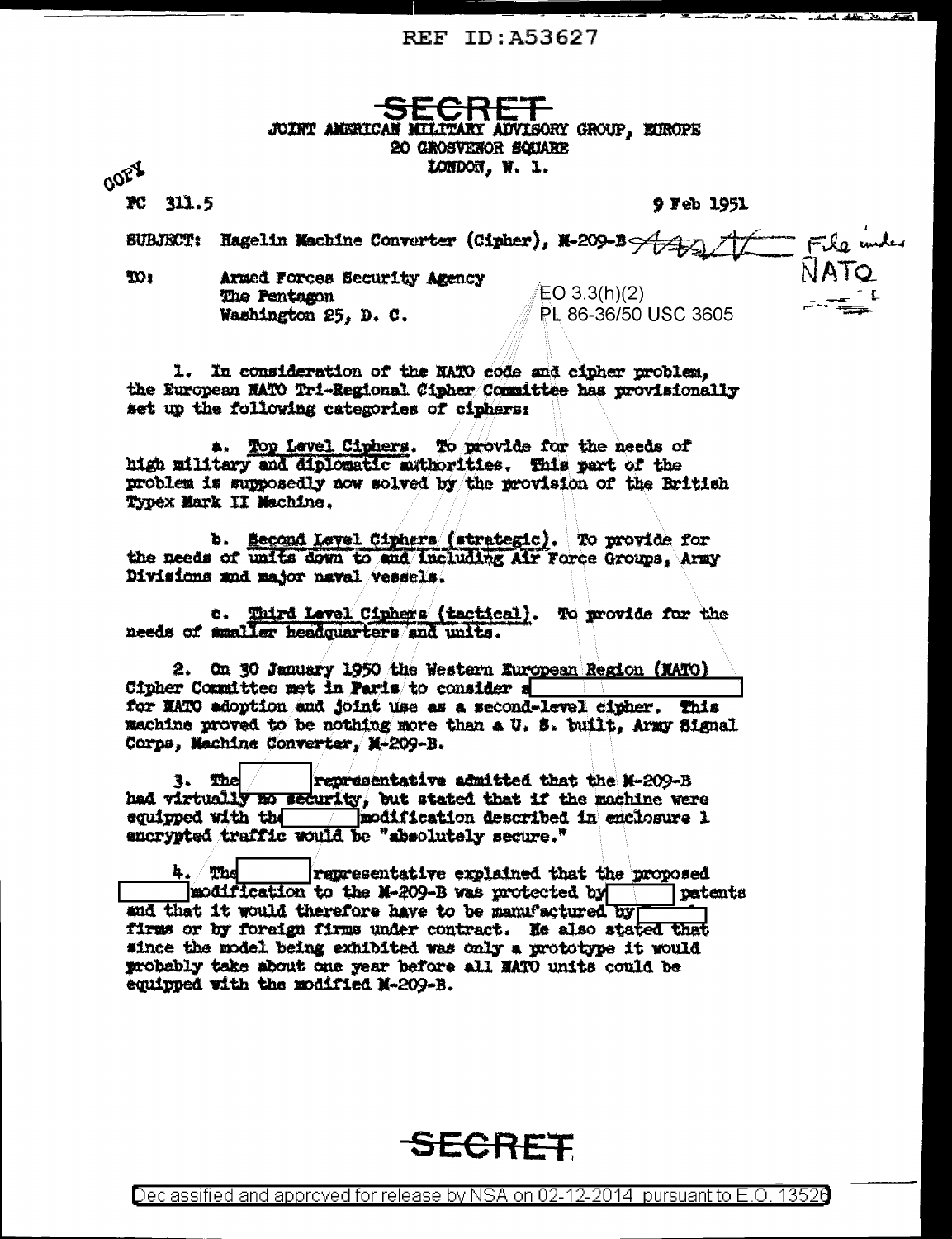## REF ID: A53627

 $EO 3.3(h)(2)$ RI 86-36/50 USC 3605

**AFCRET** 

COPY 5. Representatives were requested to be prepared to state at the next meeting:

a. Whether their nations were prepared to accept, on a joint Army-Navy-Air Force basis, the M-209-B with the modification as a second-level cipher machine.

b. Whether their nations were prepared to accept, on a joint Army-Navy-Air Force basis, the M-209-B in its unmodified form as a third-level cipher machine.

c. Their nations' short and long term numerical requirements for the machine (if accepted) bearing in mind that priority should be given to international traffic.

6. If, as is the opinion of personnel of this headquarters who have operating crypto experience, the U.S. position in regard to the proposal will probably be one of non-acceptance, is any U. S. counterproposal available? This counterproposal might take the form of a definite U. S. commitment to release a comparatively secure system, such as a strip cipher with the strip eliminator table, or it might take the form of a firm Standing Group statement to the effect that the matter was under active consideration and that a solution was expected at some definite date in the near future. The opinion of this headquarters is that proposal is a retrograde step and should be overruled.  $then$ This, however, may be difficult, since the M-209-B with the modification is the only low-level cipher device now available to HATO, and the European nations may be inclined to adopt it for lack of something better.

7. U.S. information and guidance pertaining to the contents of paragraphs 5 and 6 above is required by the U. S. representative on the Cipher Committee prior to the next meeting on 27 February 1951.

> A. FRANKLIN KIBLER Major General, USA Director

CC: JUEC  $CNO(DHC)$  $Q - 2$  (ABA) Dir. Communications (UBAF)

Enc. 1; Modification **E-209-B**